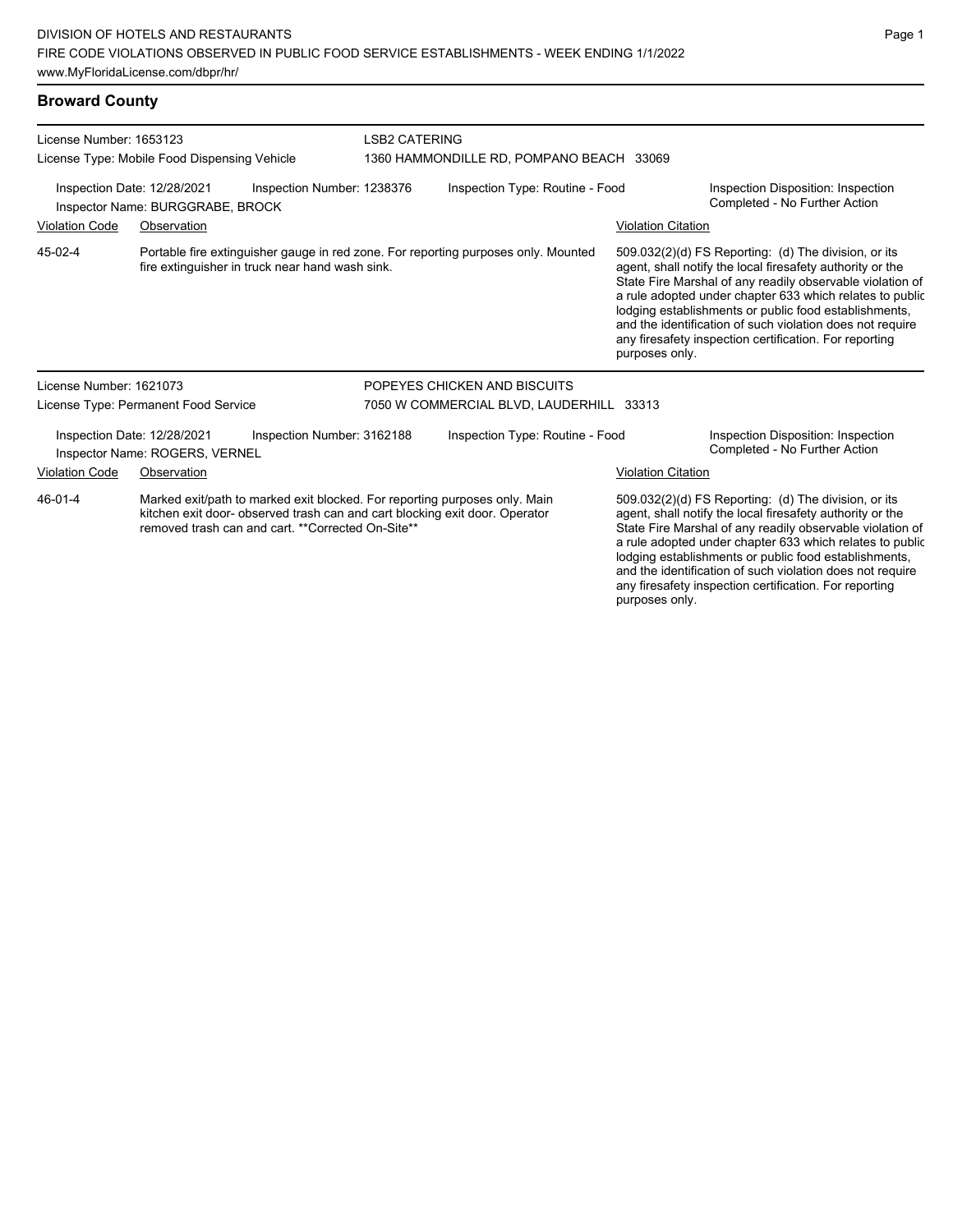**Dade County**

| License Number: 2317115 |                                                                                                                                                                                           |              | CARVEL ICE CREAM #788              |                                                                                                                                                                                                                                                                                                                                                                                                                                              |
|-------------------------|-------------------------------------------------------------------------------------------------------------------------------------------------------------------------------------------|--------------|------------------------------------|----------------------------------------------------------------------------------------------------------------------------------------------------------------------------------------------------------------------------------------------------------------------------------------------------------------------------------------------------------------------------------------------------------------------------------------------|
|                         | License Type: Permanent Food Service                                                                                                                                                      |              | 4900 E 4 AVE, HIALEAH 330131509    |                                                                                                                                                                                                                                                                                                                                                                                                                                              |
|                         | Inspection Date: 12/28/2021<br>Inspection Number: 3177495<br>Inspector Name: JOSEPH, VANRIE                                                                                               |              | Inspection Type: Complaint Full    | Inspection Disposition: Warning<br>Issued                                                                                                                                                                                                                                                                                                                                                                                                    |
| <b>Violation Code</b>   | Observation                                                                                                                                                                               |              |                                    | <b>Violation Citation</b>                                                                                                                                                                                                                                                                                                                                                                                                                    |
| 46-01-4                 | Marked exit/path to marked exit blocked. For reporting purposes only. Observed<br>wood obstructing the backdoor. Operator removed **Corrected On-Site**                                   |              |                                    | 509.032(2)(d) FS Reporting: (d) The division, or its<br>agent, shall notify the local firesafety authority or the<br>State Fire Marshal of any readily observable violation of<br>a rule adopted under chapter 633 which relates to public<br>lodging establishments or public food establishments,<br>and the identification of such violation does not require<br>any firesafety inspection certification. For reporting<br>purposes only. |
| License Number: 2331150 |                                                                                                                                                                                           |              | POLLO TROPICAL RESTAURANT #89      |                                                                                                                                                                                                                                                                                                                                                                                                                                              |
|                         | License Type: Permanent Food Service                                                                                                                                                      |              | 19700 NW 27 AVE, MIAMI 33056       |                                                                                                                                                                                                                                                                                                                                                                                                                                              |
|                         | Inspection Date: 12/28/2021<br>Inspection Number: 3150601<br>Inspector Name: STUBBS, CHRISTINE                                                                                            |              | Inspection Type: Routine - Food    | Inspection Disposition: Inspection<br>Completed - No Further Action                                                                                                                                                                                                                                                                                                                                                                          |
| <b>Violation Code</b>   | Observation                                                                                                                                                                               |              |                                    | <b>Violation Citation</b>                                                                                                                                                                                                                                                                                                                                                                                                                    |
| 46-01-4                 | Marked exit/path to marked exit blocked. For reporting purposes only. Observed<br>garbage bin is blocking door marked exit. Manager removed garbage bin.<br>**Corrected On-Site**         |              |                                    | 509.032(2)(d) FS Reporting: (d) The division, or its<br>agent, shall notify the local firesafety authority or the<br>State Fire Marshal of any readily observable violation of<br>a rule adopted under chapter 633 which relates to public<br>lodging establishments or public food establishments,<br>and the identification of such violation does not require<br>any firesafety inspection certification. For reporting<br>purposes only. |
| License Number: 2334140 |                                                                                                                                                                                           | SPRIS PIZZA  |                                    |                                                                                                                                                                                                                                                                                                                                                                                                                                              |
|                         | License Type: Permanent Food Service                                                                                                                                                      |              | 3201 N MIAMI AVE #102, MIAMI 33127 |                                                                                                                                                                                                                                                                                                                                                                                                                                              |
|                         | Inspection Date: 12/28/2021<br>Inspection Number: 3151115<br>Inspector Name: BROWN, JARON                                                                                                 |              | Inspection Type: Routine - Food    | Inspection Disposition: Inspection<br>Completed - No Further Action                                                                                                                                                                                                                                                                                                                                                                          |
| <b>Violation Code</b>   | Observation                                                                                                                                                                               |              |                                    | <b>Violation Citation</b>                                                                                                                                                                                                                                                                                                                                                                                                                    |
| 48-04-4                 | Propane tank (larger than 2.7 lb. water capacity/1 lb. gas capacity) located inside<br>of the building. For reporting purposes only.<br>Observed two 20 gallon propane tanks in prep area |              |                                    | 509.032(2)(d) FS Reporting: (d) The division, or its<br>agent, shall notify the local firesafety authority or the<br>State Fire Marshal of any readily observable violation of<br>a rule adopted under chapter 633 which relates to public<br>lodging establishments or public food establishments,<br>and the identification of such violation does not require<br>any firesafety inspection certification. For reporting<br>purposes only. |
| License Number: 2357660 |                                                                                                                                                                                           | NYC HOT DOGS |                                    |                                                                                                                                                                                                                                                                                                                                                                                                                                              |
|                         | License Type: Mobile Food Dispensing Vehicle                                                                                                                                              |              | 292 NW 54 ST, MIAMI 33127          |                                                                                                                                                                                                                                                                                                                                                                                                                                              |
|                         | Inspection Date: 12/27/2021<br>Inspection Number: 1238968<br>Inspector Name: CABANAS, NATALIE                                                                                             |              | Inspection Type: Routine - Food    | Inspection Disposition: Inspection<br>Completed - No Further Action                                                                                                                                                                                                                                                                                                                                                                          |
| <b>Violation Code</b>   | Observation                                                                                                                                                                               |              |                                    | <b>Violation Citation</b>                                                                                                                                                                                                                                                                                                                                                                                                                    |
| 45-02-4                 | Portable fire extinguisher gauge in red zone. For reporting purposes only.                                                                                                                |              |                                    | 509.032(2)(d) FS Reporting: (d) The division, or its<br>agent, shall notify the local firesafety authority or the<br>State Fire Marshal of any readily observable violation of<br>a rule adopted under chapter 633 which relates to public<br>lodging establishments or public food establishments,<br>and the identification of such violation does not require<br>any firesafety inspection certification. For reporting<br>purposes only. |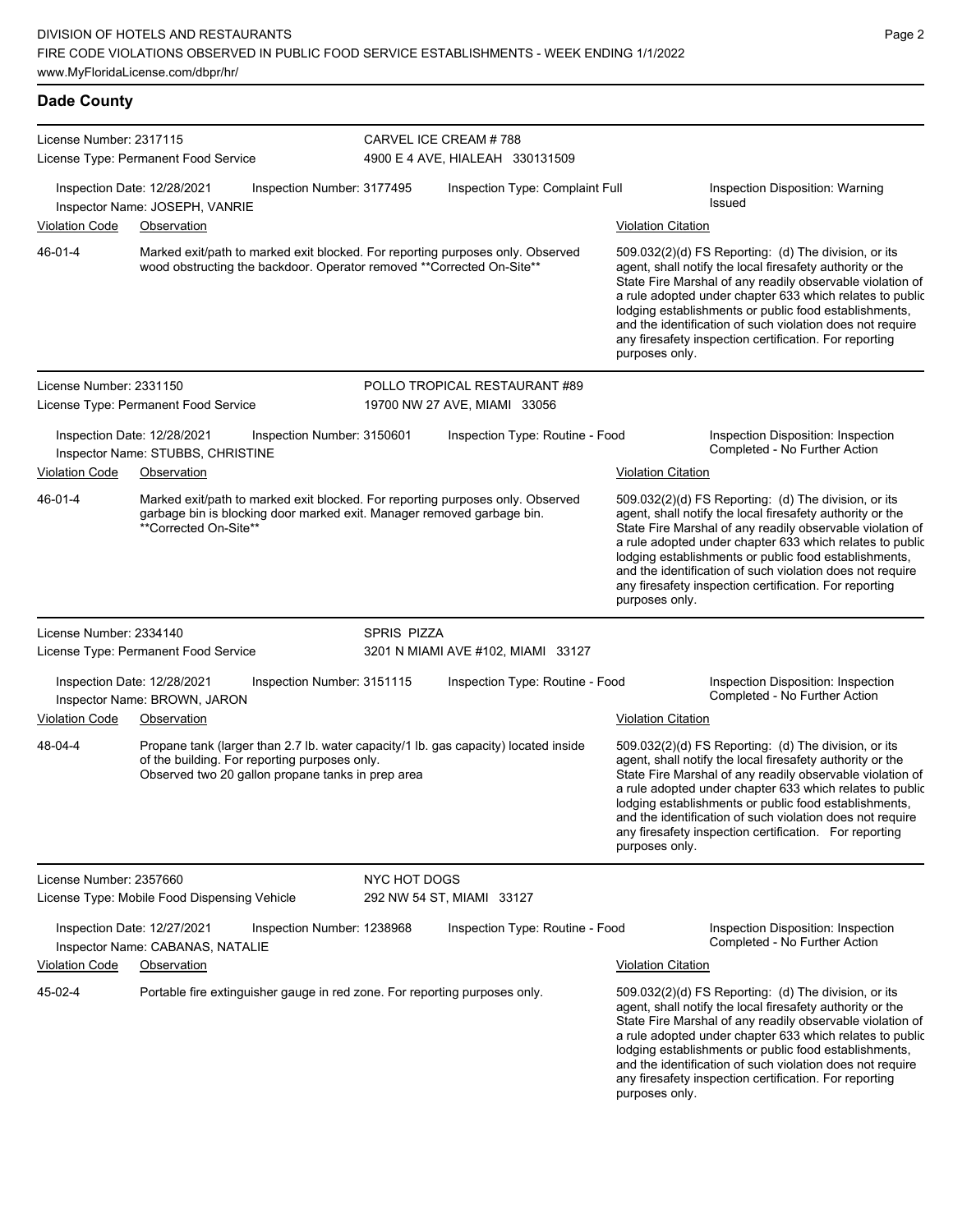**Dade County** License Number: 2330346 License Type: Permanent Food Service EDGE 1435 BRICKELL AVE, MIAMI 33131 Inspection Date: 12/28/2021 Inspection Number: 3141552 Inspection Type: Routine - Food Inspection Disposition: Inspection Completed - No Further Action Inspector Name: HENLEY, LATONYA Violation Code Observation Violation Citation No current insurance inspector boiler report or boiler certificate available for boiler. For reporting purposes only. Fl 017975, expires 10/09/21; FL 017974, expires 10/09/21, 18th floor. 61C-1.004(10) FAC Reporting: (10) Heating and ventilation - The heating and ventilation system shall be kept in good repair or be installed to maintain a minimum of 68 degrees Fahrenheit throughout the building. The insurance inspectors boiler report is required annually for power boilers and high pressure/high temperature boilers and biannually for low pressure steam or vapor heating boilers and shall be posted in the boiler room. For reporting purposes only. 48-01-5 License Number: 2301381 License Type: Permanent Food Service MIAMI SHORES REST 10000 BISCAYNE BLVD, MIAMI SHORES 331382646 Inspection Date: 12/27/2021 Inspection Number: 3155155 Inspection Type: Routine - Food Inspection Disposition: Inspection Inspector Name: SEYBA, JAMES Violation Code Observation Violation Citation Observed electrical wiring in disrepair. For reporting purposes only. Observed outlet in disrepair located adjacent form walk in cooler. 509.032(2)(d) FS Reporting: (d) The division, or its agent, shall notify the local firesafety authority or the State Fire Marshal of any readily observable violation of a rule adopted under chapter 633 which relates to public lodging establishments or public food establishments, and the identification of such violation does not require any firesafety inspection certification. For reporting purposes only. 47-03-4 License Number: 2320536 License Type: Permanent Food Service EL NOVILLO RESTAURANT 6830 SW 40 ST, MIAMI 331553708 Inspection Date: 12/28/2021 Inspection Number: 3177548 Inspection Type: Complaint Full Inspection Disposition: Warning Issued Inspector Name: ELDER, AUDREY Violation Code Observation Violation Citation

Portable fire extinguisher gauge in red zone. For reporting purposes only. Located at bar area. 45-02-4

509.032(2)(d) FS Reporting: (d) The division, or its agent, shall notify the local firesafety authority or the State Fire Marshal of any readily observable violation of a rule adopted under chapter 633 which relates to public lodging establishments or public food establishments, and the identification of such violation does not require any firesafety inspection certification. For reporting purposes only.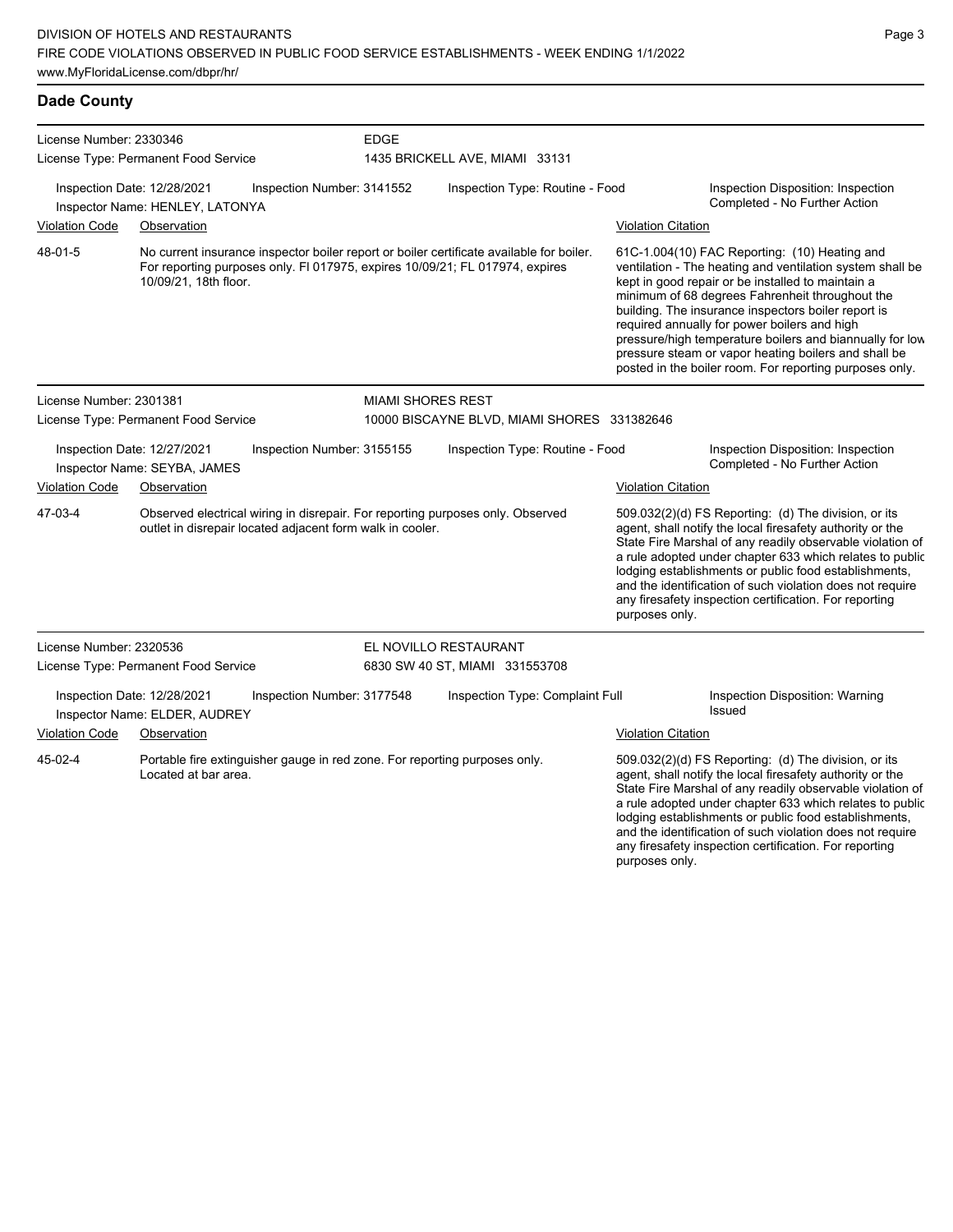| License Number: 2611338<br>License Type: Permanent Food Service                                               |                                                                                                                                                                                                                                                                        |                            | CAFE SOUTH & SIMPLY SOUTH CATERING<br>6620 SOUTHPOINT DR S STE 16, JACKSONVILLE 32216    |                                                         |                                                                                                                                                                                                                                                                                                                                                                                                                                              |                                                                     |  |
|---------------------------------------------------------------------------------------------------------------|------------------------------------------------------------------------------------------------------------------------------------------------------------------------------------------------------------------------------------------------------------------------|----------------------------|------------------------------------------------------------------------------------------|---------------------------------------------------------|----------------------------------------------------------------------------------------------------------------------------------------------------------------------------------------------------------------------------------------------------------------------------------------------------------------------------------------------------------------------------------------------------------------------------------------------|---------------------------------------------------------------------|--|
| Inspection Date: 12/28/2021<br>Inspection Number: 3138865<br>Inspector Name: VILBRUN, JOSUE                   |                                                                                                                                                                                                                                                                        |                            | Inspection Type: Routine - Food                                                          |                                                         | Inspection Disposition: Inspection<br>Completed - No Further Action                                                                                                                                                                                                                                                                                                                                                                          |                                                                     |  |
| <b>Violation Code</b>                                                                                         | Observation                                                                                                                                                                                                                                                            |                            |                                                                                          |                                                         | <b>Violation Citation</b>                                                                                                                                                                                                                                                                                                                                                                                                                    |                                                                     |  |
| 45-04-4                                                                                                       | Use of cooking equipment producing grease laden vapors/smoke with no hood<br>suppression system installed. Notified Fire AHJ. For reporting purposes only.<br>Operator has double fryer and 2 stove top burner and a flat top griddle in kitchen<br>being used and not |                            |                                                                                          |                                                         | 509.032(2)(d) FS Reporting: (d) The division, or its<br>agent, shall notify the local firesafety authority or the<br>State Fire Marshal of any readily observable violation of<br>a rule adopted under chapter 633 which relates to public<br>lodging establishments or public food establishments,<br>and the identification of such violation does not require<br>any firesafety inspection certification. For reporting<br>purposes only. |                                                                     |  |
| License Number: 2610098                                                                                       |                                                                                                                                                                                                                                                                        |                            |                                                                                          | <b>COUNTRY INN &amp; SUITES JACKSONVILLE SOUTH I-95</b> |                                                                                                                                                                                                                                                                                                                                                                                                                                              |                                                                     |  |
|                                                                                                               | License Type: Permanent Food Service                                                                                                                                                                                                                                   |                            | 4690 SALISBURY RD, JACKSONVILLE 32256                                                    |                                                         |                                                                                                                                                                                                                                                                                                                                                                                                                                              |                                                                     |  |
|                                                                                                               | Inspection Date: 12/27/2021<br>Inspector Name: JEFFERS, MARY-BETH                                                                                                                                                                                                      | Inspection Number: 3122082 | Inspection Type: Routine - Food                                                          |                                                         |                                                                                                                                                                                                                                                                                                                                                                                                                                              | Inspection Disposition: Inspection<br>Completed - No Further Action |  |
| <b>Violation Code</b><br>Observation                                                                          |                                                                                                                                                                                                                                                                        |                            |                                                                                          |                                                         | <b>Violation Citation</b>                                                                                                                                                                                                                                                                                                                                                                                                                    |                                                                     |  |
| 48-01-5<br>For reporting purposes only.<br>Current boiler certification expired 7-14-19 ** Repeat Violation** |                                                                                                                                                                                                                                                                        |                            | No current insurance inspector boiler report or boiler certificate available for boiler. |                                                         | 61C-1.004(10) FAC Reporting: (10) Heating and<br>ventilation - The heating and ventilation system shall be<br>kept in good repair or be installed to maintain a<br>minimum of 68 degrees Fahrenheit throughout the<br>building. The insurance inspectors boiler report is<br>required annually for power boilers and high                                                                                                                    |                                                                     |  |

Page 4

pressure/high temperature boilers and biannually for low pressure steam or vapor heating boilers and shall be posted in the boiler room. For reporting purposes only.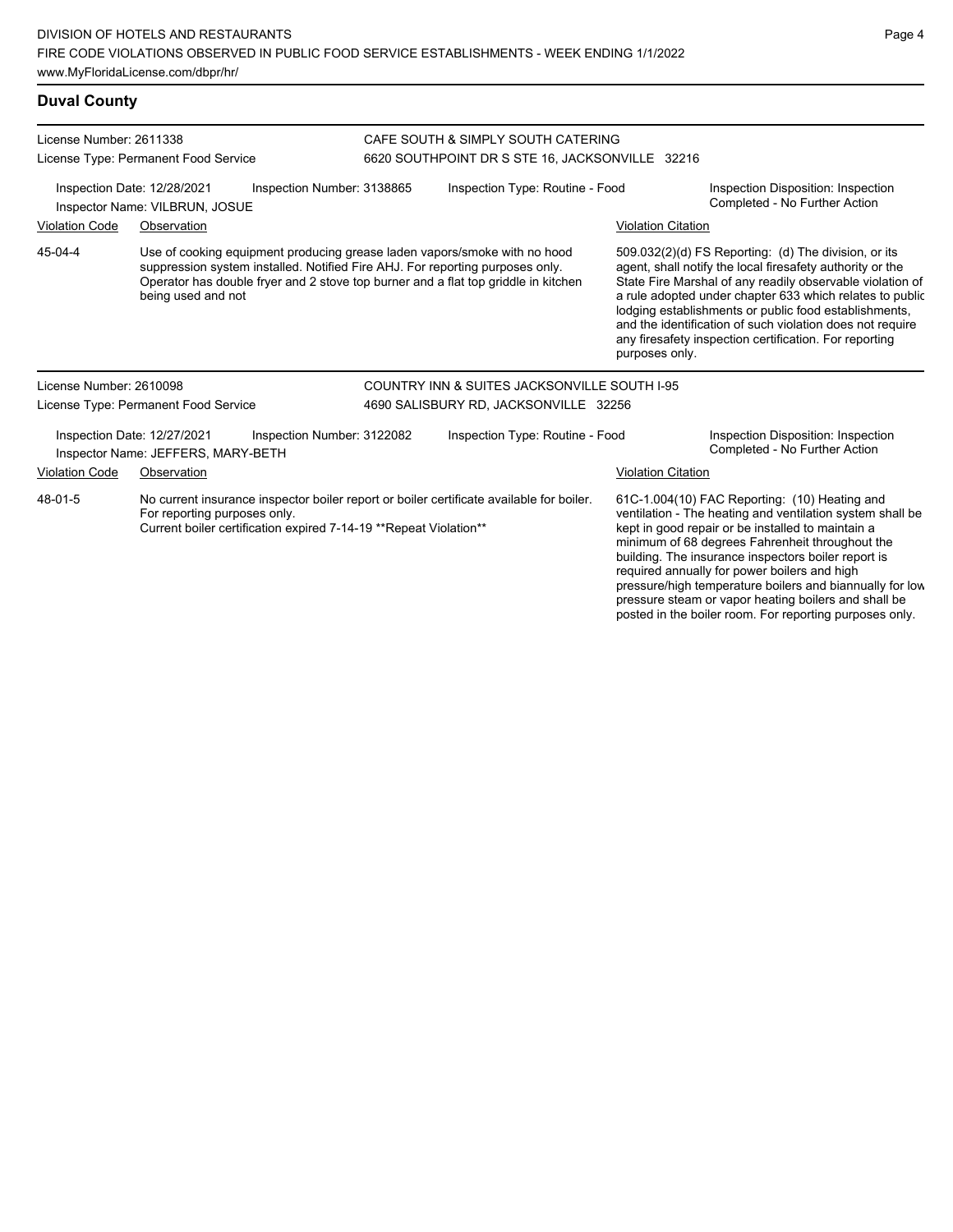## **Hillsborough County**

| License Number: 3913368<br>License Type: Catering               |                                                |                                                                                              | <b>CBK CATERING &amp; EVENTS</b><br>124 S FRANKLIN ST, TAMPA 33602 |                                 |  |                           |                                                                                                                                                                                                                                                                                                                                                                    |
|-----------------------------------------------------------------|------------------------------------------------|----------------------------------------------------------------------------------------------|--------------------------------------------------------------------|---------------------------------|--|---------------------------|--------------------------------------------------------------------------------------------------------------------------------------------------------------------------------------------------------------------------------------------------------------------------------------------------------------------------------------------------------------------|
| Inspection Date: 12/29/2021<br><b>Violation Code</b><br>49-05-4 | Inspector Name: EHLERS, MICHAEL<br>Observation | Inspection Number: 1118916<br>Increase in seating from 0 to 28. For reporting purposes only. |                                                                    | Inspection Type: Routine - Food |  | <b>Violation Citation</b> | Inspection Disposition: Warning<br>Issued<br>509.032(2)(d) FS Reporting: (d) The division, or its                                                                                                                                                                                                                                                                  |
|                                                                 |                                                |                                                                                              |                                                                    |                                 |  | purposes only.            | agent, shall notify the local firesafety authority or the<br>State Fire Marshal of any readily observable violation of<br>a rule adopted under chapter 633 which relates to public<br>lodging establishments or public food establishments,<br>and the identification of such violation does not require<br>any firesafety inspection certification. For reporting |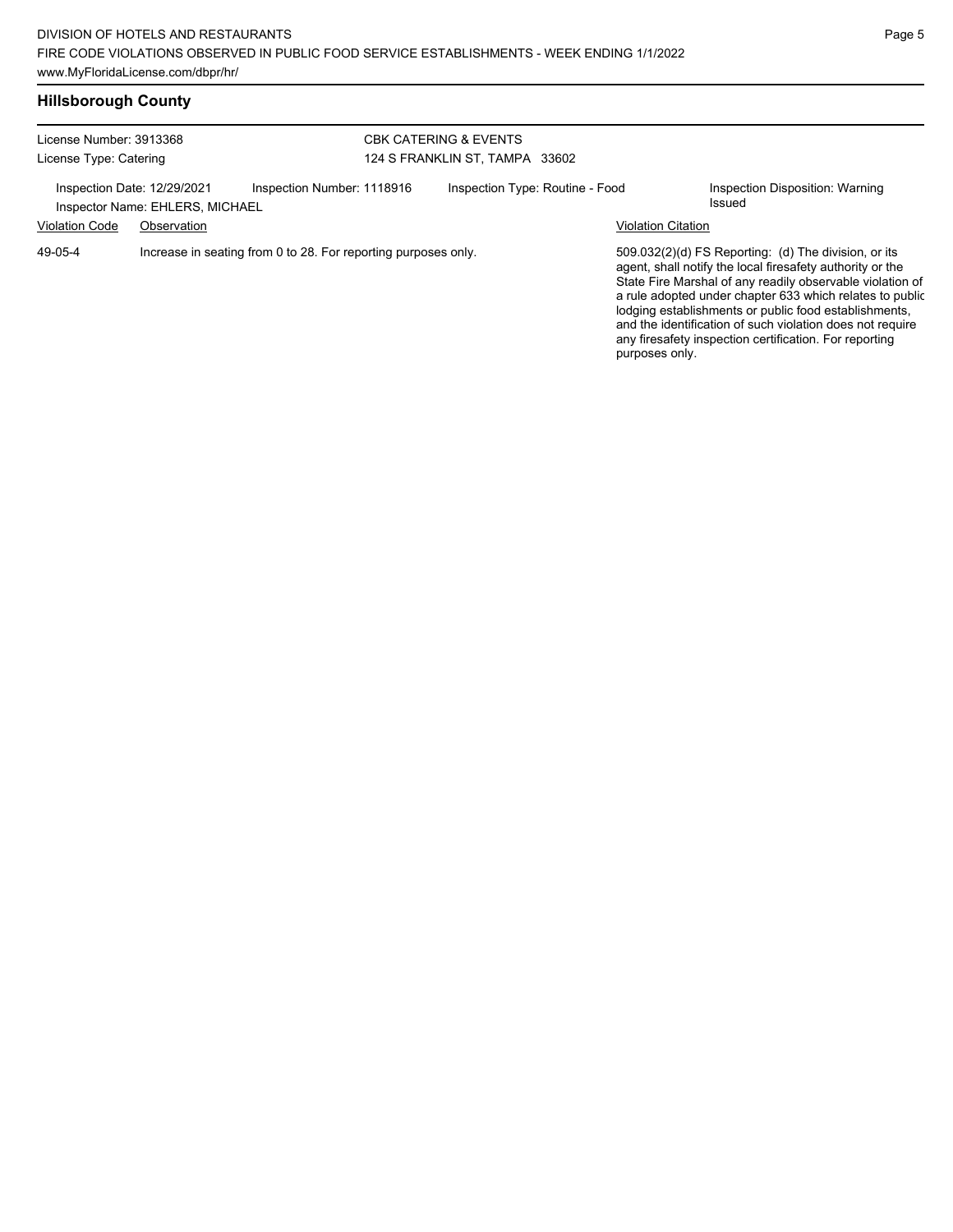## **Martin County**

| License Number: 5300662<br>License Type: Permanent Food Service |                                                                                                                                                           |                            | MULLIGANS BEACH HOUSE BAR & GRILL<br>2019 NE JENSEN BEACH BLVD, JENSEN BEACH 34957 |                                 |                           |                                                                                                                   |  |
|-----------------------------------------------------------------|-----------------------------------------------------------------------------------------------------------------------------------------------------------|----------------------------|------------------------------------------------------------------------------------|---------------------------------|---------------------------|-------------------------------------------------------------------------------------------------------------------|--|
| Inspection Date: 12/29/2021                                     | Inspector Name: PETROW, MICHAEL                                                                                                                           | Inspection Number: 3133365 |                                                                                    | Inspection Type: Routine - Food |                           | Inspection Disposition: Inspection<br>Completed - No Further Action                                               |  |
| Violation Code                                                  | Observation                                                                                                                                               |                            |                                                                                    |                                 | <b>Violation Citation</b> |                                                                                                                   |  |
| 45-02-4                                                         | Portable fire extinguisher gauge in red zone. For reporting purposes only. At<br>upstairs bar. Removed from use for service. ** Corrective Action Taken** |                            |                                                                                    |                                 |                           | 509.032(2)(d) FS Reporting: (d) The division, or its<br>agent, shall notify the local firesafety authority or the |  |

agent, shall notify the local firesafety authority or the State Fire Marshal of any readily observable violation of a rule adopted under chapter 633 which relates to public lodging establishments or public food establishments, and the identification of such violation does not require any firesafety inspection certification. For reporting purposes only.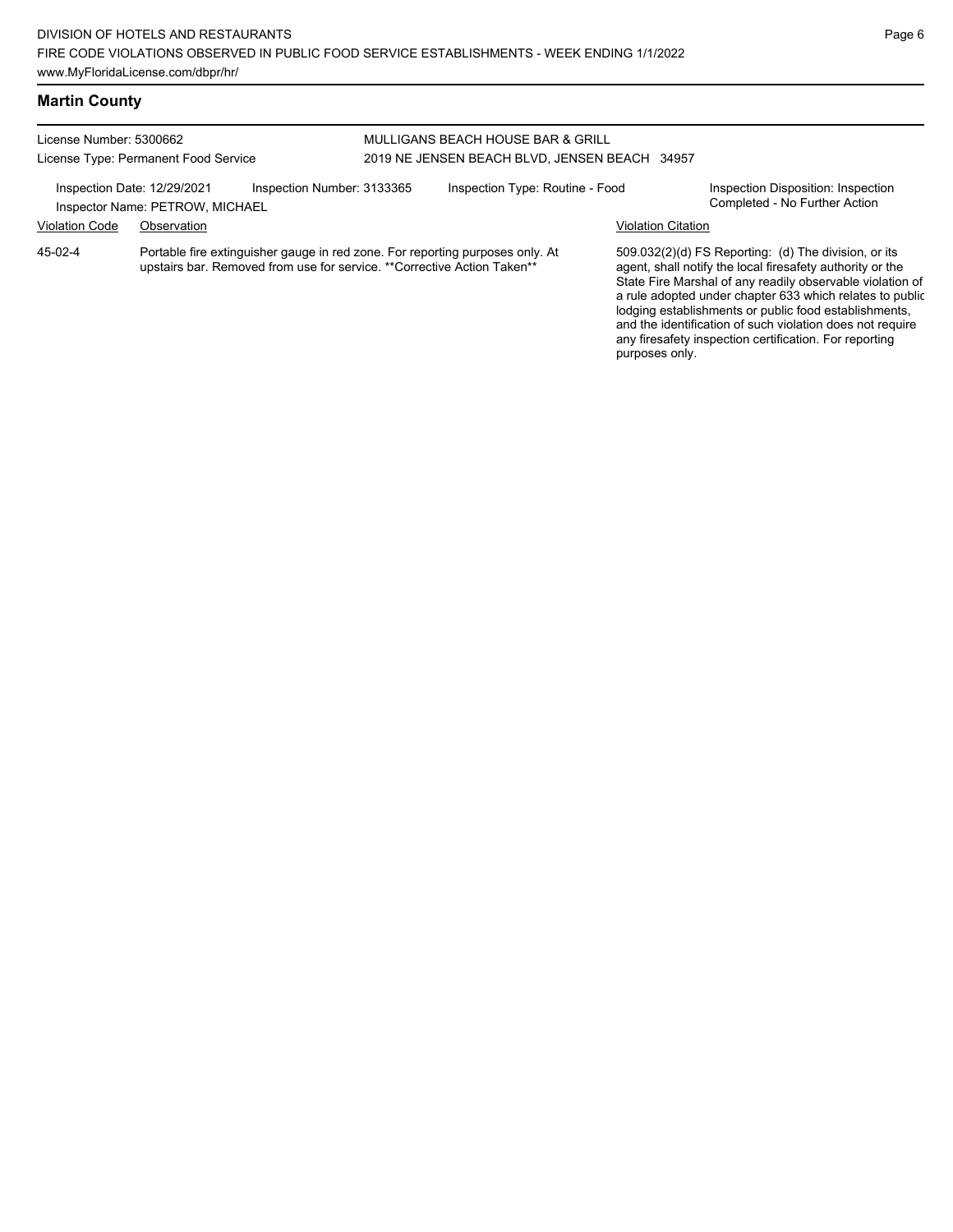**Okaloosa County** License Number: 5600090 License Type: Permanent Food Service TROPICAL PALM 286 N MAIN ST, CRESTVIEW 32536 Inspection Date: 12/27/2021 Inspection Number: 3140742 Inspection Type: Routine - Food Inspection Disposition: Inspection Completed - No Further Action Inspector Name: BURROUGHS, RICHARD Violation Code Observation Violation Citation Propane tank (larger than 2.7 lb. water capacity/1 lb. gas capacity) located inside of the building. For reporting purposes only. - in upstairs storage room. Owner removed. \*\*Corrected On-Site\*\* 509.032(2)(d) FS Reporting: (d) The division, or its agent, shall notify the local firesafety authority or the State Fire Marshal of any readily observable violation of a rule adopted under chapter 633 which relates to public lodging establishments or public food establishments, and the identification of such violation does not require any firesafety inspection certification. For reporting purposes only. 48-04-4 License Number: 5603961 License Type: Permanent Food Service JIMMY BUFFETT'S MARGARITAVILLE 76 HARBOR BLVD, DESTIN 32541 Inspection Date: 12/27/2021 Inspection Number: 3151845 Inspection Type: Routine - Food Inspection Disposition: Inspection Inspector Name: STEINMAN, MARC **Inspector Name: STEINMAN, MARC** Violation Code Observation Violation Citation No current insurance inspector boiler report or boiler certificate available for boiler. For reporting purposes only. 2 year expired 11/5/21 61C-1.004(10) FAC Reporting: (10) Heating and ventilation - The heating and ventilation system shall be kept in good repair or be installed to maintain a minimum of 68 degrees Fahrenheit throughout the building. The insurance inspectors boiler report is required annually for power boilers and high pressure/high temperature boilers and biannually for low pressure steam or vapor heating boilers and shall be posted in the boiler room. For reporting purposes only. 48-01-5 License Number: 5603962 License Type: Permanent Food Service JIMMY BUFFETT'S MARGARITAVILLE CAFE 2ND FLOOR 76 HARBOR BLVD, DESTIN 32541 Inspection Date: 12/27/2021 Inspection Number: 3089325 Inspection Type: Routine - Food Inspection Disposition: Inspection Inspector Name: STEINMAN, MARC Violation Code Observation Violation Citation No current insurance inspector boiler report or boiler certificate available for boiler. For reporting purposes only. 2 year expired 11/5/21 61C-1.004(10) FAC Reporting: (10) Heating and ventilation - The heating and ventilation system shall be kept in good repair or be installed to maintain a minimum of 68 degrees Fahrenheit throughout the building. The insurance inspectors boiler report is required annually for power boilers and high 48-01-5

pressure/high temperature boilers and biannually for low pressure steam or vapor heating boilers and shall be posted in the boiler room. For reporting purposes only.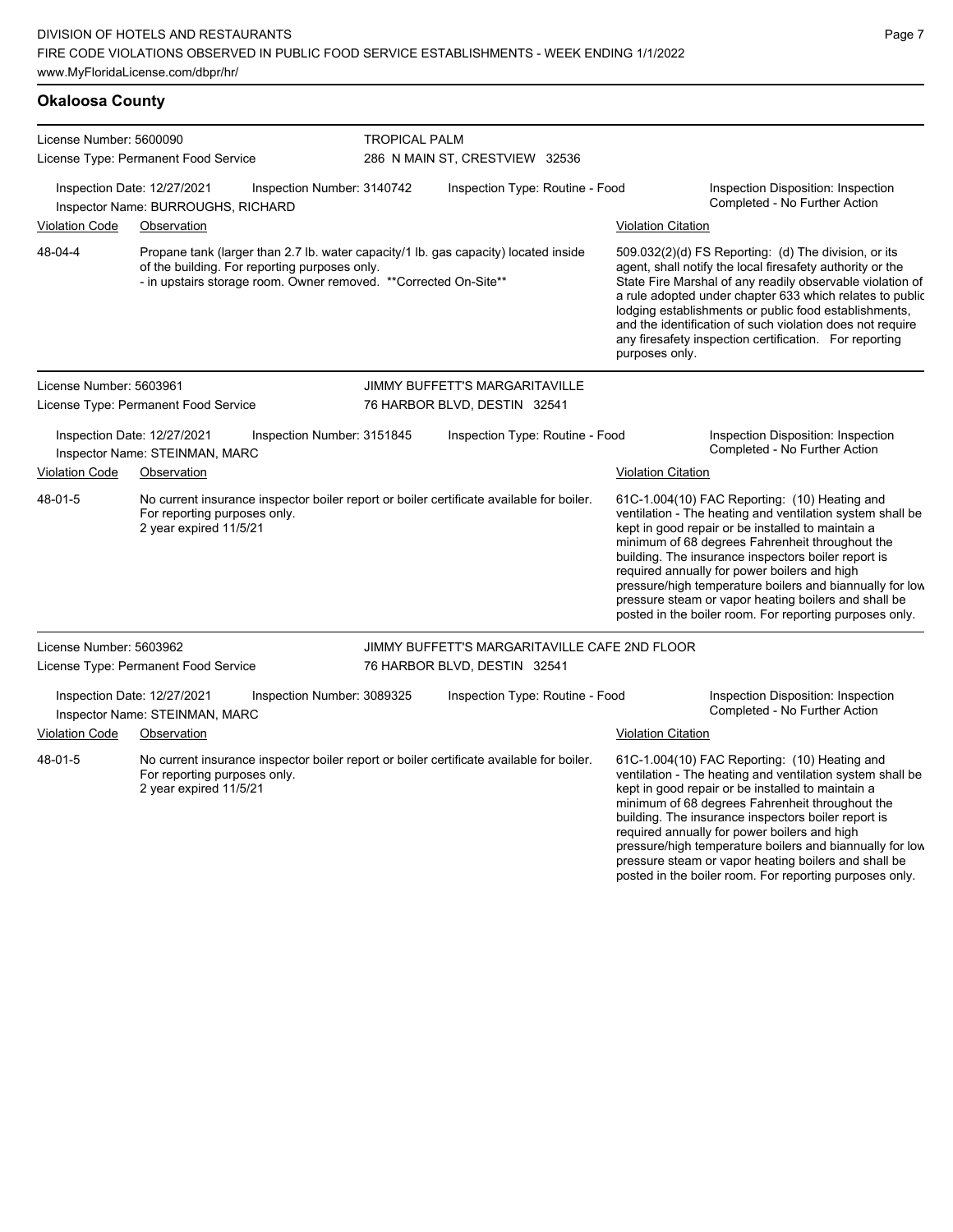| License Number: 5810494<br>License Type: Permanent Food Service                                                                                                           |                                                                                                                                                                                                                                                           |                            |  | LOS AUTENTICOS CUBAN CAFE<br>7339 E COLONIAL DR SUITE 1, ORLANDO 32807 |                                                                                                                                                                                                                                                                                                                                                                                                                                              |                                                                     |  |
|---------------------------------------------------------------------------------------------------------------------------------------------------------------------------|-----------------------------------------------------------------------------------------------------------------------------------------------------------------------------------------------------------------------------------------------------------|----------------------------|--|------------------------------------------------------------------------|----------------------------------------------------------------------------------------------------------------------------------------------------------------------------------------------------------------------------------------------------------------------------------------------------------------------------------------------------------------------------------------------------------------------------------------------|---------------------------------------------------------------------|--|
|                                                                                                                                                                           | Inspection Date: 12/27/2021<br>Inspector Name: VALERIO, GRACE                                                                                                                                                                                             | Inspection Number: 3107636 |  | Inspection Type: Routine - Food                                        |                                                                                                                                                                                                                                                                                                                                                                                                                                              | Inspection Disposition: Warning<br><b>Issued</b>                    |  |
| <b>Violation Code</b>                                                                                                                                                     | Observation                                                                                                                                                                                                                                               |                            |  |                                                                        | <b>Violation Citation</b>                                                                                                                                                                                                                                                                                                                                                                                                                    |                                                                     |  |
| 45-04-4                                                                                                                                                                   | Use of cooking equipment producing grease laden vapors/smoke with no hood<br>suppression system installed. Notified Fire AHJ. For reporting purposes only.<br>- Facility added cooking stove next to three compartment sink for cooking<br>shredded beef. |                            |  |                                                                        | 509.032(2)(d) FS Reporting: (d) The division, or its<br>agent, shall notify the local firesafety authority or the<br>State Fire Marshal of any readily observable violation of<br>a rule adopted under chapter 633 which relates to public<br>lodging establishments or public food establishments,<br>and the identification of such violation does not require<br>any firesafety inspection certification. For reporting<br>purposes only. |                                                                     |  |
| License Number: 5814910                                                                                                                                                   |                                                                                                                                                                                                                                                           |                            |  | <b>MOMO BLESSING BAKERY INC</b>                                        |                                                                                                                                                                                                                                                                                                                                                                                                                                              |                                                                     |  |
|                                                                                                                                                                           | License Type: Permanent Food Service                                                                                                                                                                                                                      |                            |  | 1350 HOLDEN AVE STE 105, ORLANDO, 32839                                |                                                                                                                                                                                                                                                                                                                                                                                                                                              |                                                                     |  |
|                                                                                                                                                                           | Inspection Date: 12/28/2021<br>Inspector Name: PASIECKI, VICTORIA                                                                                                                                                                                         | Inspection Number: 3136977 |  | Inspection Type: Routine - Food                                        |                                                                                                                                                                                                                                                                                                                                                                                                                                              | Inspection Disposition: Call Back -<br>Admin. complaint recommended |  |
| <b>Violation Code</b>                                                                                                                                                     | Observation                                                                                                                                                                                                                                               |                            |  |                                                                        | <b>Violation Citation</b>                                                                                                                                                                                                                                                                                                                                                                                                                    |                                                                     |  |
| 46-01-4<br>- From initial inspection : Marked exit/path to marked exit blocked. For reporting<br>purposes only.<br>Equipment blocking rear exit door<br>**Time Extended** |                                                                                                                                                                                                                                                           |                            |  | - From follow-up inspection 2021-12-28:                                | 509.032(2)(d) FS Reporting: (d) The division, or its<br>agent, shall notify the local firesafety authority or the<br>State Fire Marshal of any readily observable violation of<br>a rule adopted under chapter 633 which relates to public<br>lodging establishments or public food establishments,<br>and the identification of such violation does not require<br>any firesafety inspection certification. For reporting                   |                                                                     |  |

purposes only.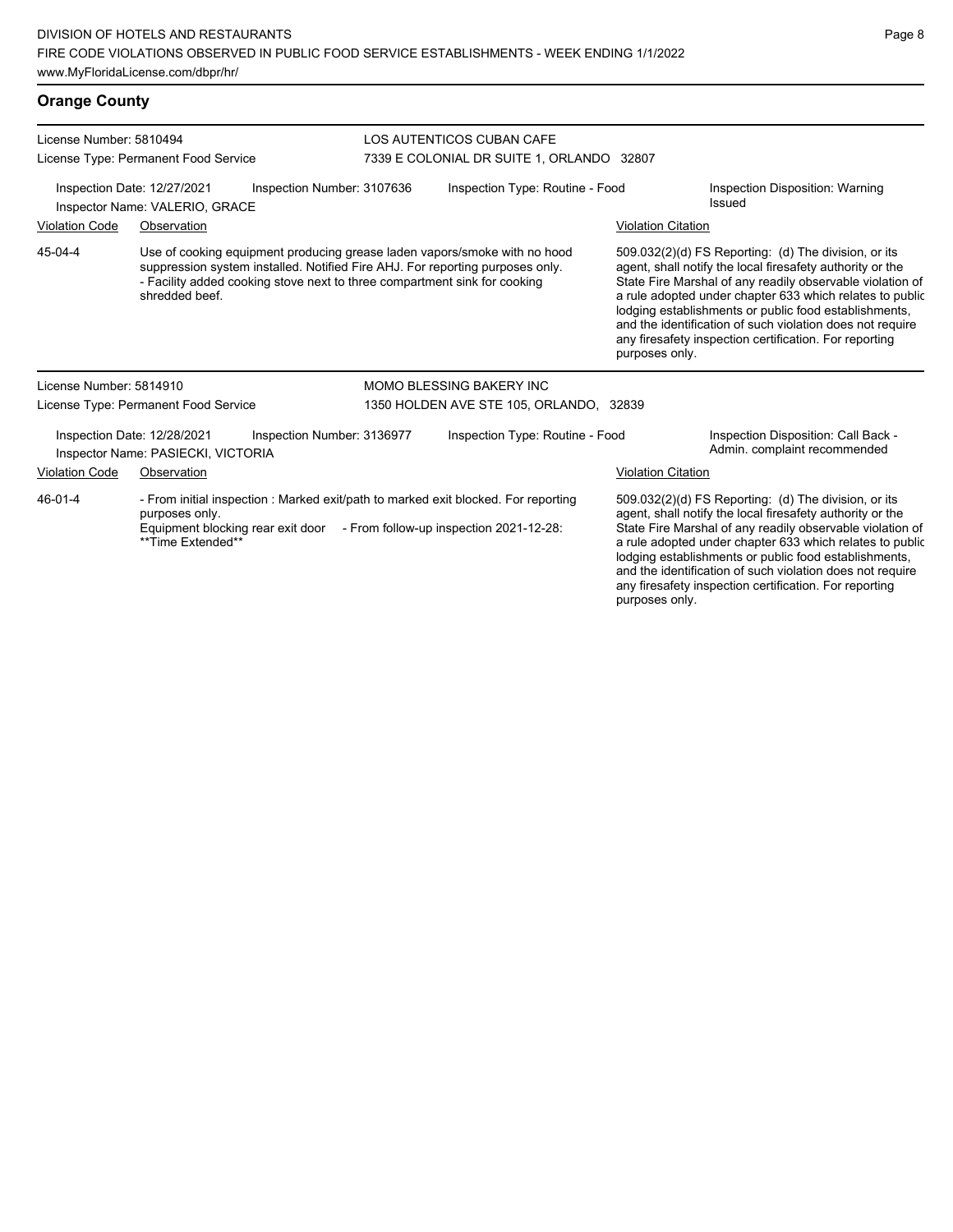| <b>Palm Beach County</b>                                                                                                                                 |                                                                  |                            |                                                                                                                                                                                                                                                                                                                                                                                                                                                                                                                                           |                                                               |                           |                                                                                                                                                                 |  |  |  |
|----------------------------------------------------------------------------------------------------------------------------------------------------------|------------------------------------------------------------------|----------------------------|-------------------------------------------------------------------------------------------------------------------------------------------------------------------------------------------------------------------------------------------------------------------------------------------------------------------------------------------------------------------------------------------------------------------------------------------------------------------------------------------------------------------------------------------|---------------------------------------------------------------|---------------------------|-----------------------------------------------------------------------------------------------------------------------------------------------------------------|--|--|--|
| License Number: 6022450<br>License Type: Permanent Food Service                                                                                          |                                                                  |                            |                                                                                                                                                                                                                                                                                                                                                                                                                                                                                                                                           | <b>UOMAL UOMAL</b><br>33 SE 3 AVE UNIT 24, DELRAY BEACH 33483 |                           |                                                                                                                                                                 |  |  |  |
| Inspection Date: 12/28/2021<br>Inspection Number: 3175844<br>Inspector Name: GOODWIN, NICHOLAS                                                           |                                                                  |                            |                                                                                                                                                                                                                                                                                                                                                                                                                                                                                                                                           | Inspection Type: Food-Licensing Inspection                    |                           | Inspection Disposition: Inspection<br>Completed - No Further Action                                                                                             |  |  |  |
| <b>Violation Code</b>                                                                                                                                    | Observation                                                      |                            |                                                                                                                                                                                                                                                                                                                                                                                                                                                                                                                                           |                                                               | <b>Violation Citation</b> |                                                                                                                                                                 |  |  |  |
| 48-01-5<br>For reporting purposes only.                                                                                                                  |                                                                  |                            | No current insurance inspector boiler report or boiler certificate available for boiler.<br>61C-1.004(10) FAC Reporting: (10) Heating and<br>ventilation - The heating and ventilation system shall be<br>kept in good repair or be installed to maintain a<br>minimum of 68 degrees Fahrenheit throughout the<br>building. The insurance inspectors boiler report is<br>required annually for power boilers and high<br>pressure/high temperature boilers and biannually for low<br>pressure steam or vapor heating boilers and shall be |                                                               |                           | posted in the boiler room. For reporting purposes only.                                                                                                         |  |  |  |
| License Number: 6022179                                                                                                                                  |                                                                  |                            |                                                                                                                                                                                                                                                                                                                                                                                                                                                                                                                                           | COURTYARD BY MARRIOTT DELRAY BEACH                            |                           |                                                                                                                                                                 |  |  |  |
|                                                                                                                                                          | License Type: Permanent Food Service                             |                            |                                                                                                                                                                                                                                                                                                                                                                                                                                                                                                                                           | 135 SE 6 AVE, DELRAY BEACH 33483-5224                         |                           |                                                                                                                                                                 |  |  |  |
|                                                                                                                                                          | Inspection Date: 12/28/2021<br>Inspector Name: GOODWIN, NICHOLAS | Inspection Number: 3146230 |                                                                                                                                                                                                                                                                                                                                                                                                                                                                                                                                           | Inspection Type: Routine - Food                               |                           | Inspection Disposition: Inspection<br>Completed - No Further Action                                                                                             |  |  |  |
| Violation Code                                                                                                                                           | Observation                                                      |                            |                                                                                                                                                                                                                                                                                                                                                                                                                                                                                                                                           |                                                               | <b>Violation Citation</b> |                                                                                                                                                                 |  |  |  |
| 48-01-5<br>No current insurance inspector boiler report or boiler certificate available for boiler.<br>For reporting purposes only. **Repeat Violation** |                                                                  |                            |                                                                                                                                                                                                                                                                                                                                                                                                                                                                                                                                           |                                                               |                           | 61C-1.004(10) FAC Reporting: (10) Heating and<br>ventilation - The heating and ventilation system shall be<br>kept in good repair or be installed to maintain a |  |  |  |

kept in good repair or be installed to maintain a minimum of 68 degrees Fahrenheit throughout the building. The insurance inspectors boiler report is required annually for power boilers and high pressure/high temperature boilers and biannually for low pressure steam or vapor heating boilers and shall be posted in the boiler room. For reporting purposes only.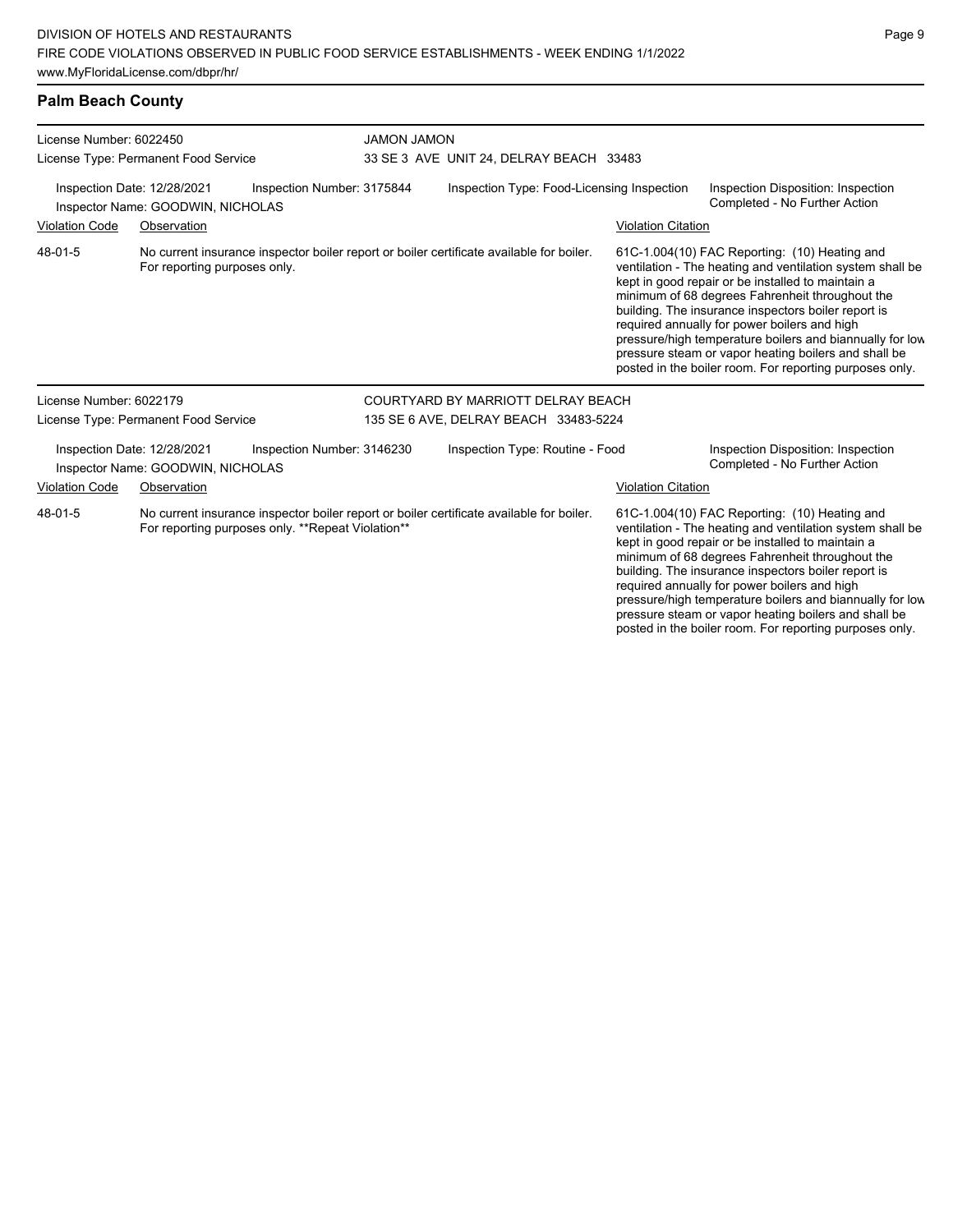## **Pasco County**

License Number: 6113754 License Type: Permanent Food Service

## TREBLE MAKERS DUELING PIANO BAR & RESTAURANT 6034 WESLEY GROVE BLVD, WESLEY CHAPEL 33544

Inspection Date: 12/28/2021 Inspection Number: 3177497 Inspection Type: Complaint Full Inspection Disposition: Inspection<br>Inspector Name: DODGE DAVID

Inspector Name: DODGE, DAVID Violation Code Observation Violation Citation

Flammables stored near a source of ignition. For reporting purposes only. 2 Blue Buffalo propane tanks On serving line under soda machine and coffee maker on serving line. Operator moved to outside building. \*\* Corrected On-Site\*\* 49-05-4

509.032(2)(d) FS Reporting: (d) The division, or its agent, shall notify the local firesafety authority or the State Fire Marshal of any readily observable violation of a rule adopted under chapter 633 which relates to public lodging establishments or public food establishments, and the identification of such violation does not require any firesafety inspection certification. For reporting purposes only.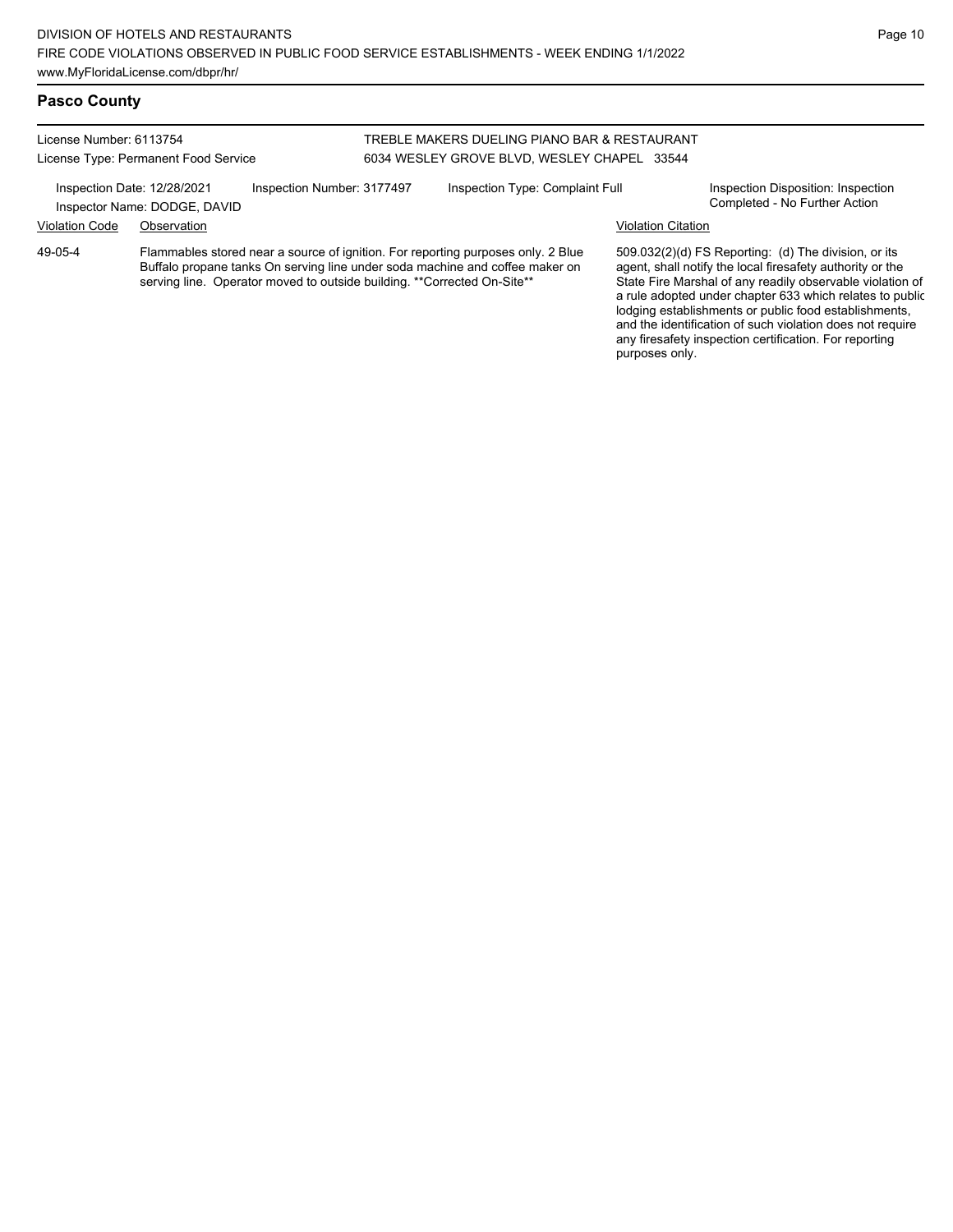| <b>Pinellas County</b> |  |
|------------------------|--|
|------------------------|--|

| License Number: 6217400<br>License Type: Permanent Food Service |                                               |                            | <b>CHECKERS F131</b><br>6401 PARK BLVD, PINELLAS PARK 33781 |                                 |                           |                                                                                                                                                                                                                                                                                                                                                                                                                            |
|-----------------------------------------------------------------|-----------------------------------------------|----------------------------|-------------------------------------------------------------|---------------------------------|---------------------------|----------------------------------------------------------------------------------------------------------------------------------------------------------------------------------------------------------------------------------------------------------------------------------------------------------------------------------------------------------------------------------------------------------------------------|
| Inspection Date: 12/27/2021<br><b>Violation Code</b>            | Inspector Name: LOZANO, KELVIN<br>Observation | Inspection Number: 3120801 |                                                             | Inspection Type: Routine - Food | <b>Violation Citation</b> | Inspection Disposition: Inspection<br>Completed - No Further Action                                                                                                                                                                                                                                                                                                                                                        |
| 49-05-4                                                         | Increased seating from 0 to 19 seats          |                            |                                                             |                                 | purposes only.            | 509.032(2)(d) FS Reporting: (d) The division, or its<br>agent, shall notify the local firesafety authority or the<br>State Fire Marshal of any readily observable violation of<br>a rule adopted under chapter 633 which relates to public<br>lodging establishments or public food establishments,<br>and the identification of such violation does not require<br>any firesafety inspection certification. For reporting |